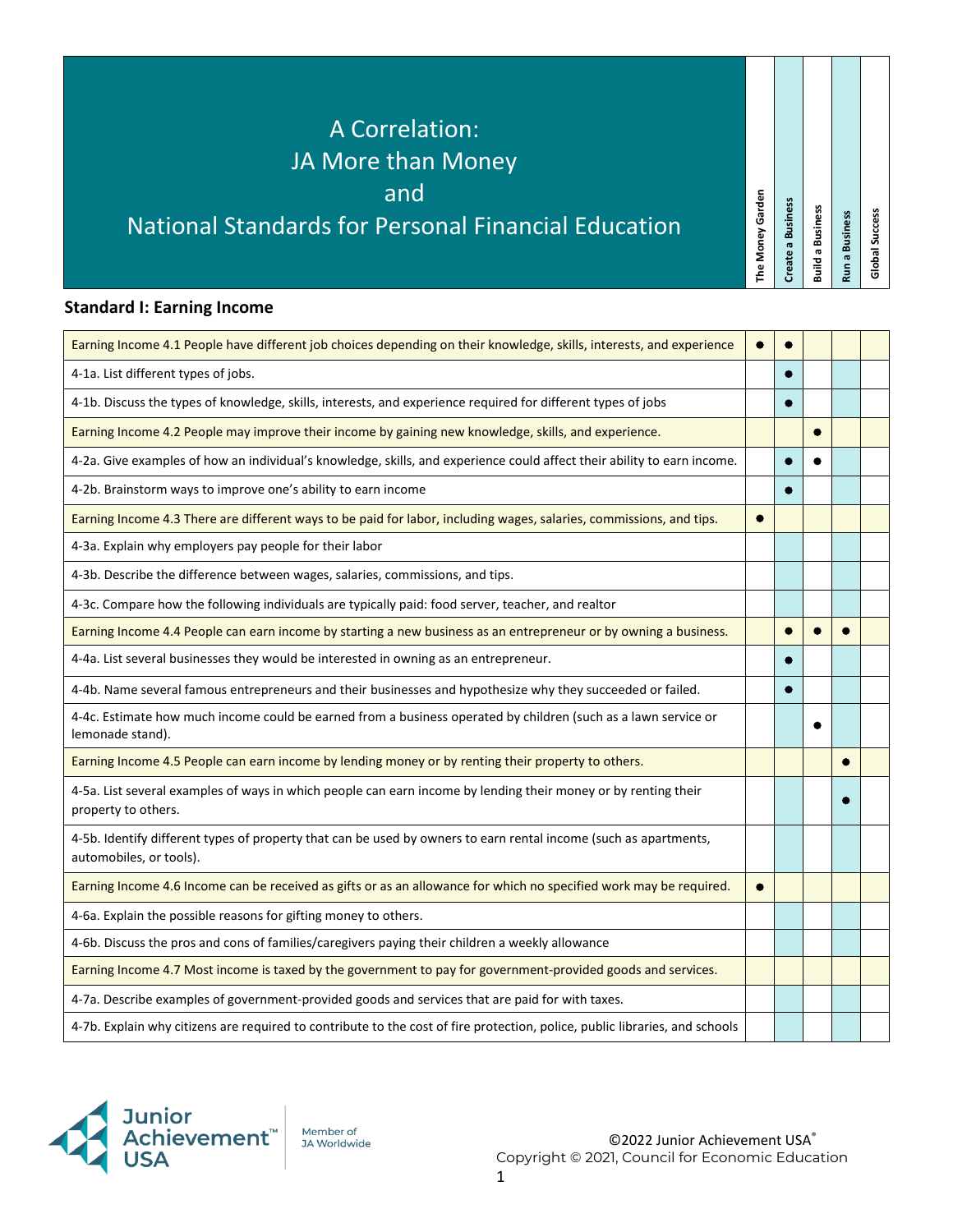# **Standard II: Spending**

| Spending 4.1 People differ in their preferences, priorities, and resources available for consuming goods and services.                                                   |           |  |  |
|--------------------------------------------------------------------------------------------------------------------------------------------------------------------------|-----------|--|--|
| 4-1a. Give examples of differences in people's preferences that can influence their spending on goods and services.                                                      | $\bullet$ |  |  |
| 4-1b. Brainstorm a personal list of goals for consumption of goods and services.                                                                                         |           |  |  |
| 4-1c. Prioritize future spending, taking resource limitations into account.                                                                                              |           |  |  |
| Spending 4.2. Money can be spent to increase one's own or another individual's personal satisfaction or to share the<br>cost of goods and services.                      |           |  |  |
| 4-2a. Describe ways that people in a community share the cost of services available to everyone.                                                                         |           |  |  |
| 4-2b. Analyze how people differ in their values and attitudes about spending money.                                                                                      |           |  |  |
| 4-2c. Identify ways you spend your money to increase personal satisfaction.                                                                                              |           |  |  |
| Spending 4.3 When people make a decision to use money for a particular purpose, they incur an opportunity cost in<br>that they cannot use the money for another purpose. |           |  |  |
| 4-3a. Define the concept of opportunity cost.                                                                                                                            |           |  |  |
| 4-3b. Provide examples of financial choices that have opportunity costs.                                                                                                 |           |  |  |
| Spending 4.4 Purchasing decisions have costs and benefits that can be different for different people.                                                                    |           |  |  |
| 4-4a. Compare the costs and benefits of purchasing an item for people with different characteristics (e.g. age,<br>income).                                              |           |  |  |
| 4-4b. Explain the costs and benefits of trading goods and services between family members and friends.                                                                   |           |  |  |
| Spending 4.5 Price, spending choices of others, peer pressure, and advertising about a product or service can<br>influence purchase decisions.                           |           |  |  |
| 4-5a. Explain how peer pressure can affect purchasing decisions.                                                                                                         |           |  |  |
| 4-5b. Share examples of how price, spending choices of others, peer pressure, or advertising influence a purchase<br>decision.                                           |           |  |  |
| 4-5c. Identify reliable sources of information when comparing products.                                                                                                  |           |  |  |
| Spending 4.6 Payment methods for making purchases include cash, checks, debit cards, and credit cards.                                                                   |           |  |  |
| 4-6a. Explain the similarities between paying for purchases with cash, checks, and debit cards.                                                                          |           |  |  |
| 4-6b. Compare the effects of using debit versus credit cards to make purchases.                                                                                          |           |  |  |



JA Worldwide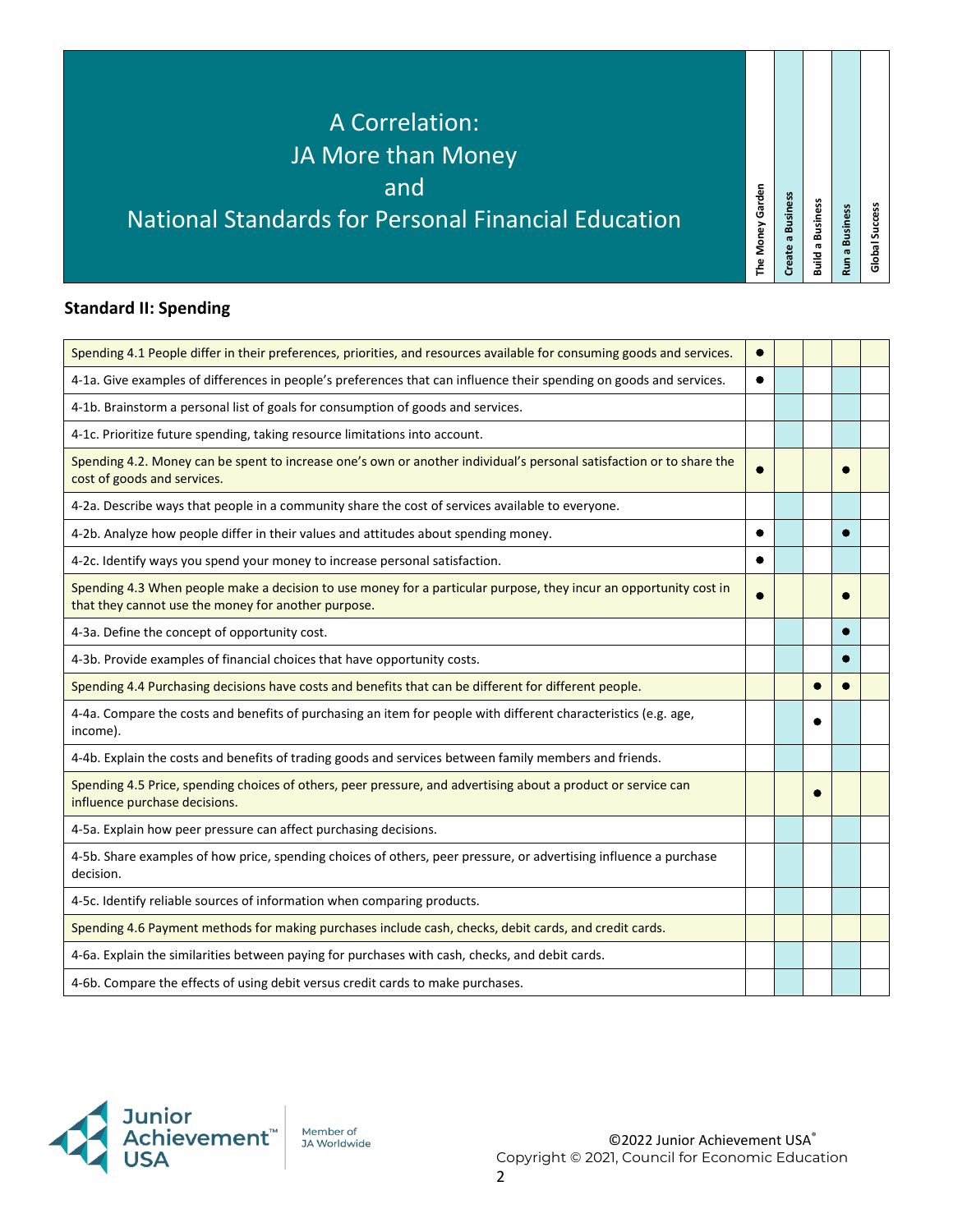# **Standard III: Saving**

| Saving 4.1 When people save money, they are choosing not to spend money today to be able to buy something in<br>the future.                                                                           |   |  |  |
|-------------------------------------------------------------------------------------------------------------------------------------------------------------------------------------------------------|---|--|--|
| 4-1a. Explain why it is often harder to save than to spend money.                                                                                                                                     |   |  |  |
| 4-1b. Give an example of buying something now versus saving money for the future and explain how they would<br>make that decision.                                                                    |   |  |  |
| 4-1c. Find an example of an advertisement (in a newspaper, magazine, on TV, social media, or online) that is<br>designed to influence people to spend money right away instead of saving their money. |   |  |  |
| Saving 4.2 A savings plan is a plan for setting aside money to pay for a future need, goal, or emergency.                                                                                             |   |  |  |
| 4-2a. Map out a savings plan designed to achieve a future purchase objective.                                                                                                                         |   |  |  |
| 4-2b. Give an example to illustrate the importance of having some money set aside for emergencies.                                                                                                    |   |  |  |
| 4-2c. Describe ways that people can decrease expenses to save more of their money.                                                                                                                    |   |  |  |
| Saving 4.3 People differ in their values and attitudes about saving.                                                                                                                                  |   |  |  |
| 4-3a. Discuss how life circumstances and experiences can cause people to differ in their values and attitudes about<br>saving and their ability to save.                                              |   |  |  |
| 4-3b. Explain how a person's friends and family can influence their values and attitudes about saving.                                                                                                |   |  |  |
| Saving 4.4 Safety and ease of access are factors to consider when deciding where to keep savings.                                                                                                     |   |  |  |
| 4-4a. Describe the advantages of saving money in an account at a financial institution rather than keeping the money<br>at home.                                                                      |   |  |  |
| 4-4b. Identify safe places for people to keep their money.                                                                                                                                            | ● |  |  |
| Saving 4.5 Financial institutions often pay interest on deposit accounts to attract customers to deposit money in their<br>institution.                                                               |   |  |  |
| 4.5a. Explain why financial institutions, such as banks and credit unions, pay interest to depositors.                                                                                                |   |  |  |
| 4-5b. Compare the interest rates on savings accounts at two financial institutions.                                                                                                                   |   |  |  |



Member of JA Worldwide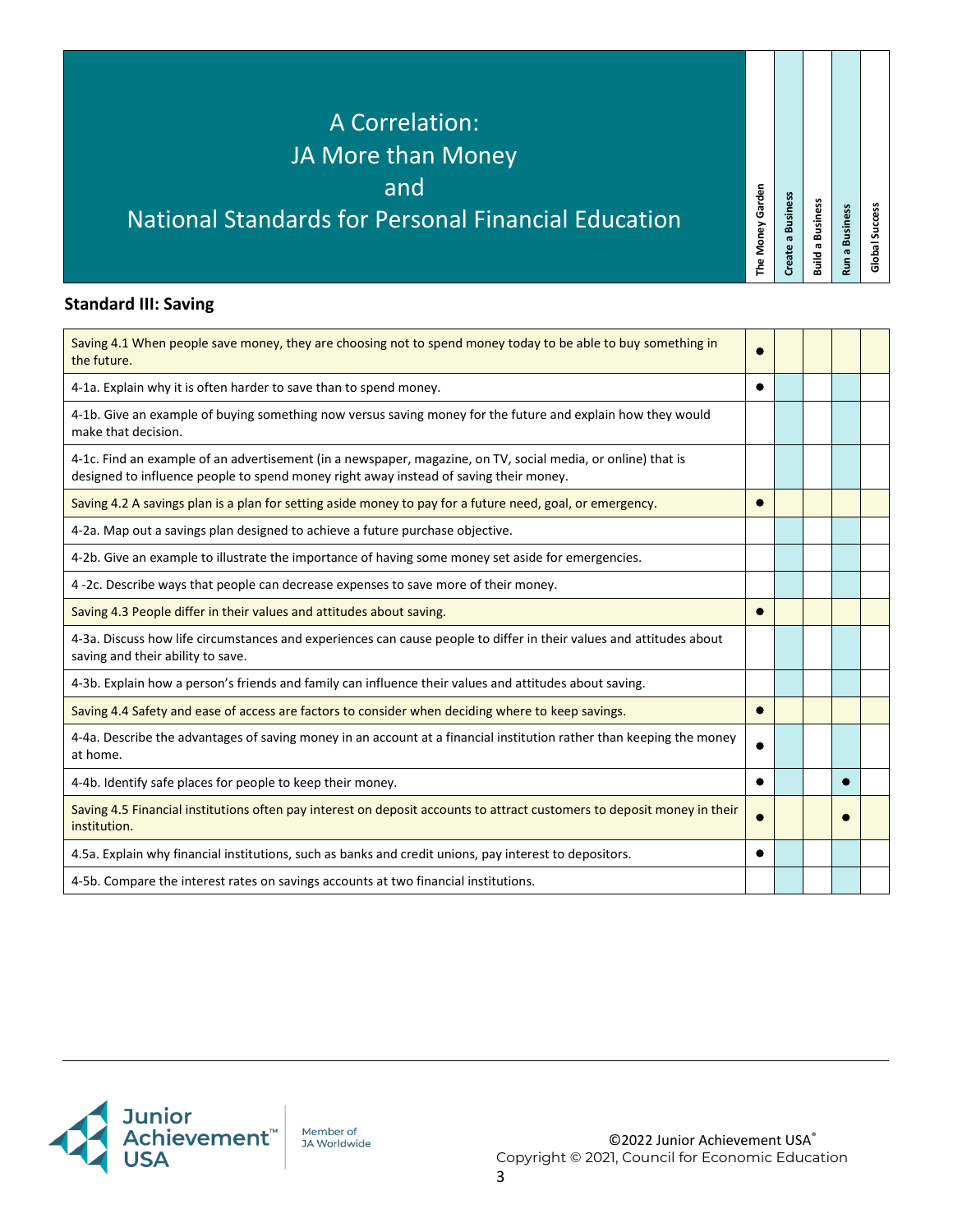# **Standard IV Investing**

| Investing 4.1 People invest their money so that it can grow over time and help them achieve their long-term financial<br>goals.                                                                                                                              |  |  |  |
|--------------------------------------------------------------------------------------------------------------------------------------------------------------------------------------------------------------------------------------------------------------|--|--|--|
| 4-1a. Explain why people invest their money.                                                                                                                                                                                                                 |  |  |  |
| 4-1b. Identify long-term financial goals that are most likely to be achieved by people who regularly invest their<br>money over many years.                                                                                                                  |  |  |  |
| Investing 4.2 Low-interest savings accounts are commonly used for short-term financial goals and emergency funds<br>because they are low risk. When saving for longer-term financial goals, people often invest in riskier assets to earn<br>higher returns. |  |  |  |
| 4-2a. Identify the similarities and differences between saving and investing.                                                                                                                                                                                |  |  |  |
| 4-2b. Provide examples of financial goals that are suited for saving versus investing.                                                                                                                                                                       |  |  |  |

# **Standard V: Managing Credit**

| Credit 4.1 Interest is the price a borrower pays for using someone else's money, and the income earned by the<br>lender.                                            |  |  |  |
|---------------------------------------------------------------------------------------------------------------------------------------------------------------------|--|--|--|
| 4-1a. Explain why a person who borrows \$100 to buy something, often must pay back more than \$100 at a future<br>date.                                             |  |  |  |
| 4-1b. Describe the reasons why businesses and individuals sometimes lend money to others.                                                                           |  |  |  |
| Credit 4.2 When a person pays with credit, they have immediate use of purchased goods or services while agreeing<br>to repay the lender in the future with interest |  |  |  |
| 4-2a. Identify goods and services that people often purchase with credit.                                                                                           |  |  |  |
| 4-2b. Discuss reasons people may prefer to buy something with credit rather than paying cash.                                                                       |  |  |  |
| Credit 4.3 Lenders are more likely to approve borrowers who do not have a lot of other debt and who have a history<br>of paying back loans as promised.             |  |  |  |
| 4-3a. Explain why a person might prefer to lend an item or money to one person over another.                                                                        |  |  |  |
| 4-3b. Discuss why a person might be reluctant to lend money or personal possessions to someone who has a history<br>of not repaying previous loans.                 |  |  |  |



Member of JA Worldwide